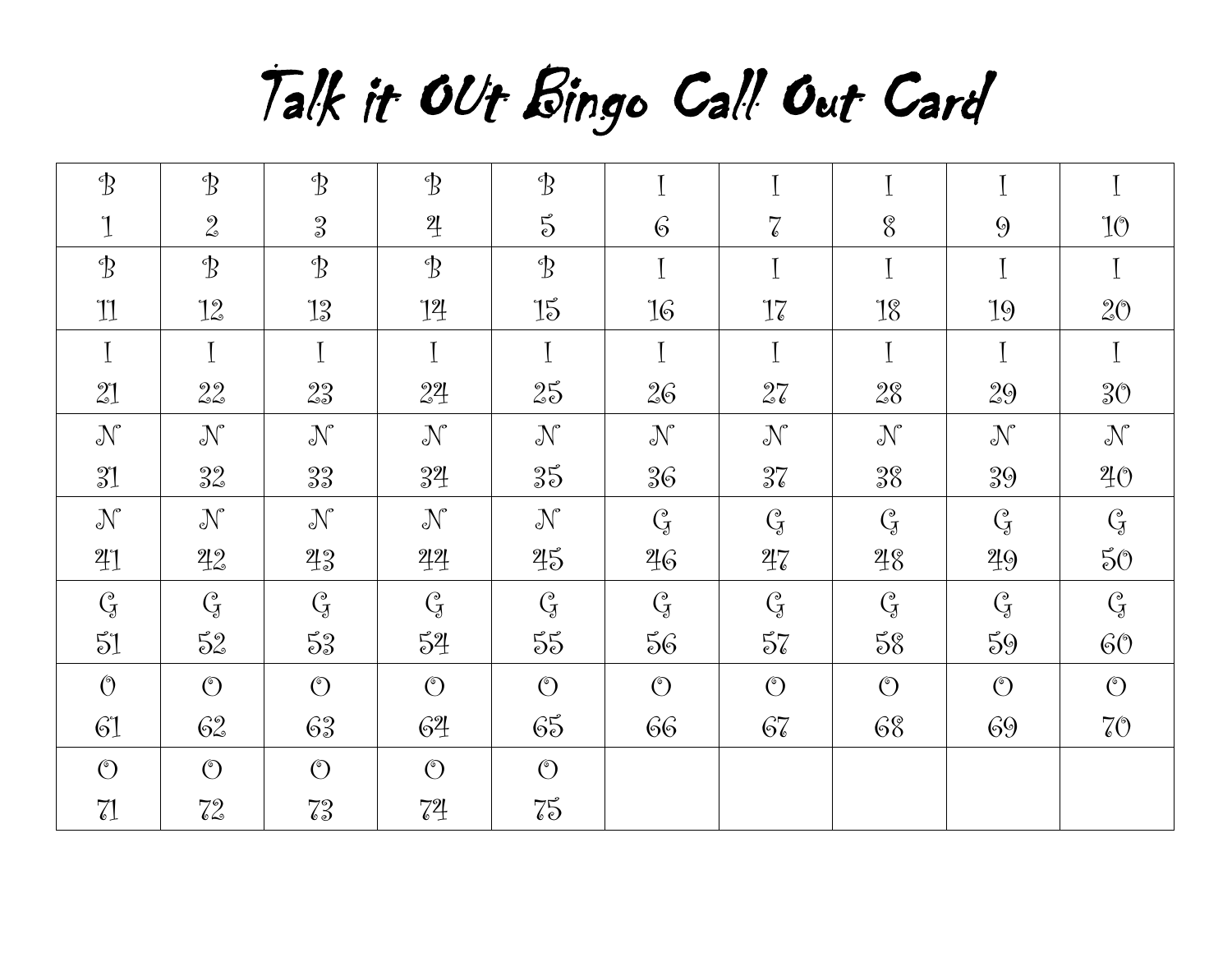| $7\overline{ }$<br>What $I$ need is                     | 17<br>Name five reasons you're glad to<br>be alive.                               | 34<br>Something no one knows<br>about me | 46<br>Stress                       | 69<br>What makes me happy     |
|---------------------------------------------------------|-----------------------------------------------------------------------------------|------------------------------------------|------------------------------------|-------------------------------|
| $\pmb{8}$<br>School                                     | 28<br>Family                                                                      | 37<br>Hate                               | 50<br>What is your biggest regret? | 73<br>Father                  |
| $\overline{5}$<br>Goals                                 | 22<br>My greatest fear                                                            | f <sub>ree</sub>                         | 53<br>My home is                   | 62<br>Life                    |
| 11<br>If you could be any animal,<br>what would you be? | 16<br>Sister/brother                                                              | 45<br>My darkest secret is               | 60<br>Dreams                       | 66<br>The last lie I told was |
| $\overline{5}$<br>People say $1$                        | 25<br>What is something that you have<br>gotten in trouble for at<br>school/home? | 41<br>When $I$ am worried $I$            | 48<br>My favorite food is          | 72<br>Mother                  |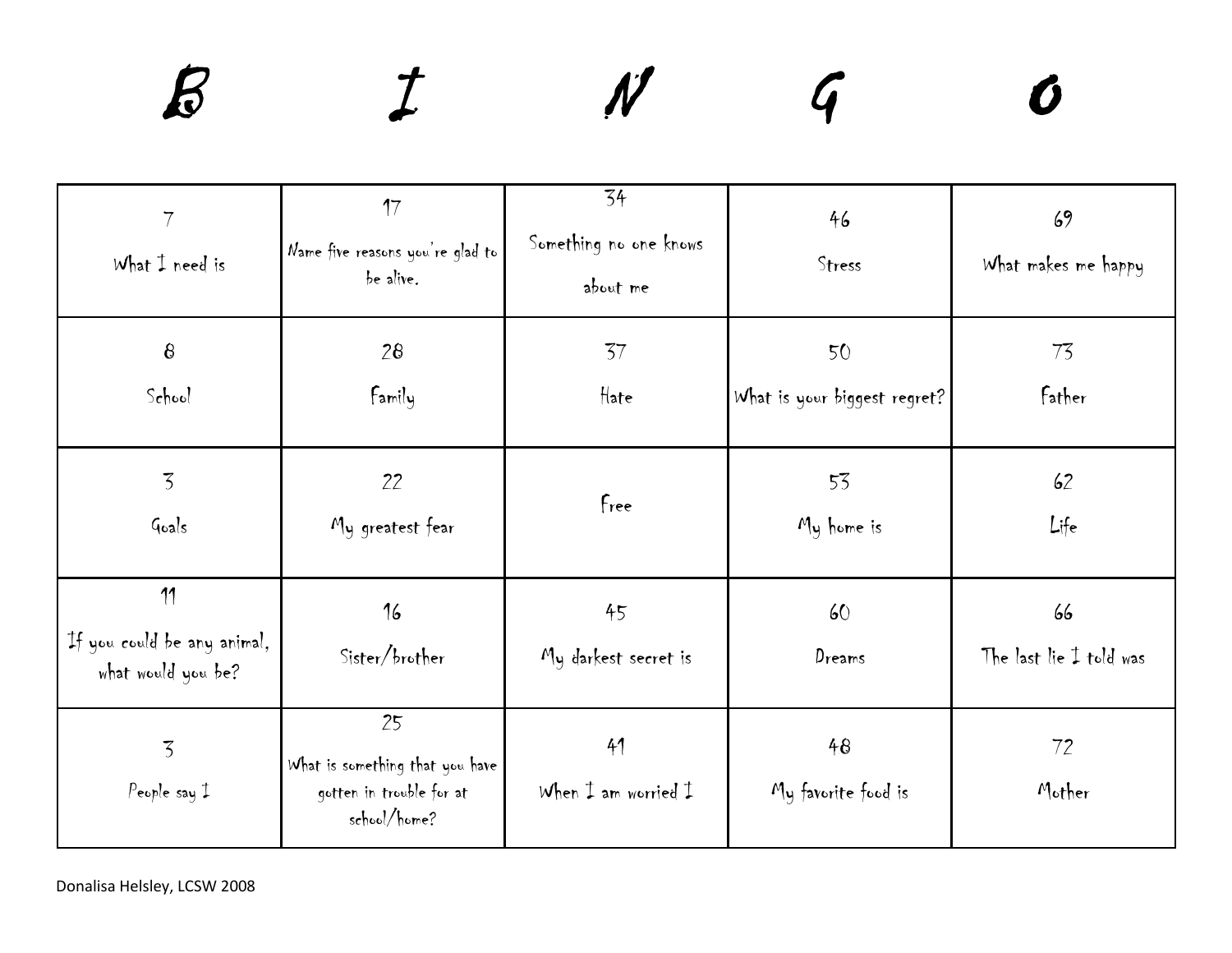| $\overline{2}$<br>When $\ddagger$ am sad $\ddagger$       | 30<br>When $I$ am worried $I$                                                     | 40<br>Death                | 56<br>Peer Pressure                       | 64<br>My home is                   |
|-----------------------------------------------------------|-----------------------------------------------------------------------------------|----------------------------|-------------------------------------------|------------------------------------|
| 11<br>Mother                                              | 29<br>My favorite food                                                            | 45<br>My coping skills are | 48<br>Respect means                       | 71<br>People say $1$               |
| 13<br>What is the best thing that<br>ever happened to you | 25<br>School                                                                      | f <sub>ree</sub>           | 52<br>What makes me happy                 | 75<br>Dreams                       |
| 15<br>If I could have any super<br>power                  | 20<br>Stress                                                                      | 37<br>My darkest secret is | 57<br>Hate                                | 69<br>I feel good when             |
| 9<br>Depression                                           | 18<br>What is something that you have<br>gotten in trouble for at<br>school/home? | 33<br>Goals                | 49<br>When $\ddagger$ am angry $\ddagger$ | 62<br>What is your biggest regret? |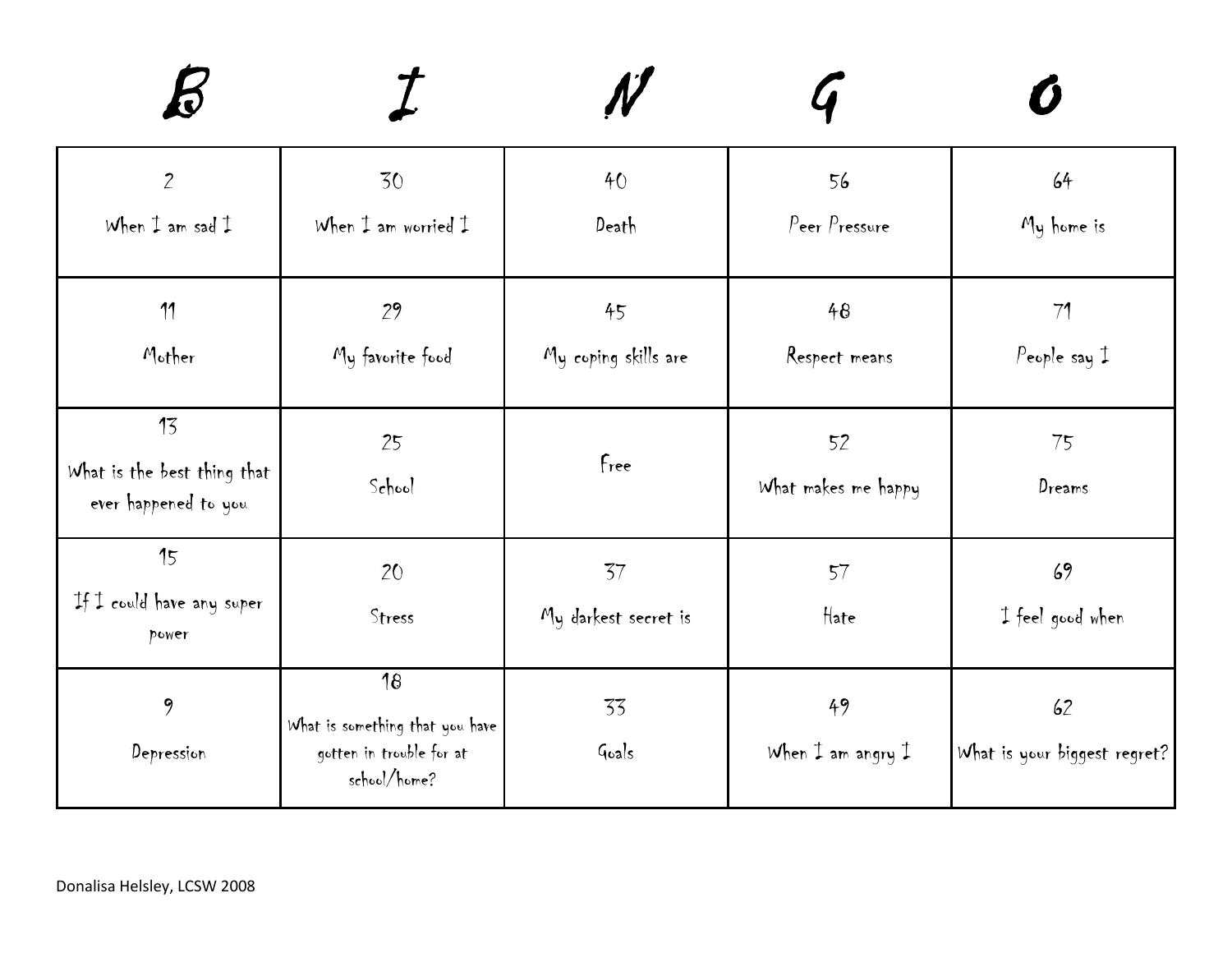| $\overline{5}$<br>Stress                                                          | 27<br>Name five reasons you're glad What is the best thing that<br>to be alive. | 33<br>ever happened to you    | 59<br>Dreams               | 69<br>Love is                                       |
|-----------------------------------------------------------------------------------|---------------------------------------------------------------------------------|-------------------------------|----------------------------|-----------------------------------------------------|
| 6<br>Boyfriend/Girlfriend                                                         | 29<br>Goals                                                                     | 39<br>Lies                    | 46<br>My favorite song is  | 71<br>Mother                                        |
| 5 <sup>5</sup><br>What would your perfect day<br>consist of?                      | 30<br>What makes me happy                                                       | free                          | 53<br>My coping skills are | 62<br>Self-harm                                     |
| 15<br>What is something that you have<br>gotten in trouble for at<br>school/home? | 16<br>When $\frac{1}{k}$ am sad $\frac{1}{k}$                                   | 43<br>When $I$ am worried $I$ | 51<br>School               | 75<br>A friend is                                   |
| $\overline{2}$<br>Respect means                                                   | 20<br>Death                                                                     | 37<br>Family                  | 60<br>3 Wishes             | 63<br>Name five reasons you're glad<br>to be alive. |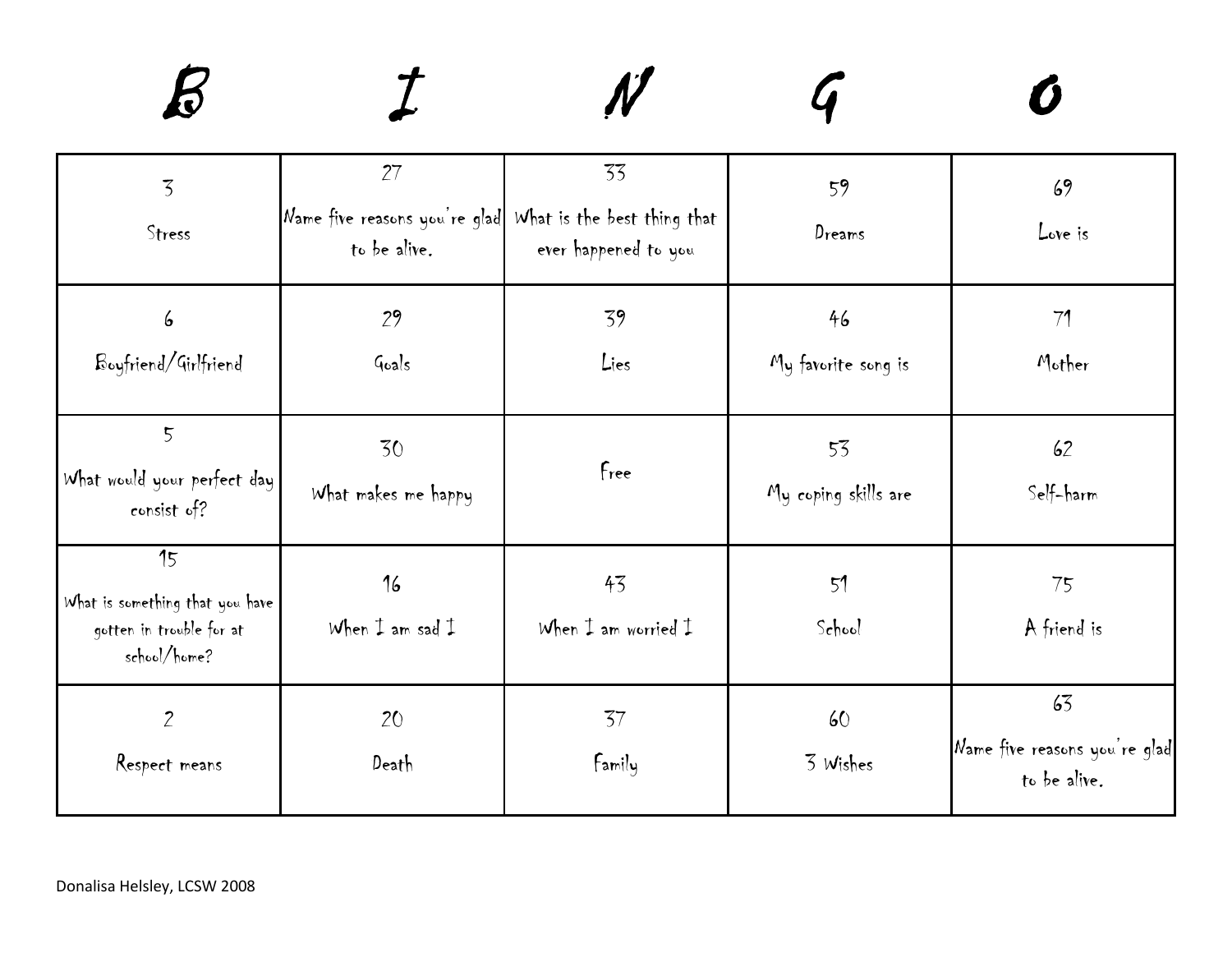| 13                                                                     | 24                              | 36                                       | 59                                      | 62                     |
|------------------------------------------------------------------------|---------------------------------|------------------------------------------|-----------------------------------------|------------------------|
| Most embarrassing moment                                               | Religion                        | Hate                                     | Goals                                   | Peer Pressure          |
| $\overline{5}$<br>What is the worst thing that<br>ever happened to you | 17<br>When $I$ am worried $I$   | 45<br>When people whisper                | 60<br>When $\ddagger$ am sad $\ddagger$ | 63<br>School           |
| 6                                                                      | 25                              | f <sub>ree</sub>                         | 53                                      | 70                     |
| My Safe Place is                                                       | What makes me happy             |                                          | When $\ddagger$ am angry $\ddagger$     | Life                   |
| 10<br>What would your perfect day<br>consist of?                       | 30<br>When I look in the mirror | 31<br>If I could have any super<br>power | 47<br>Mother                            | 75<br>I feel good when |
| 1                                                                      | 22                              | 58                                       | 56                                      | 71                     |
| Dreams                                                                 | Stress                          | Family                                   | Respect means                           | $S_{ex}$               |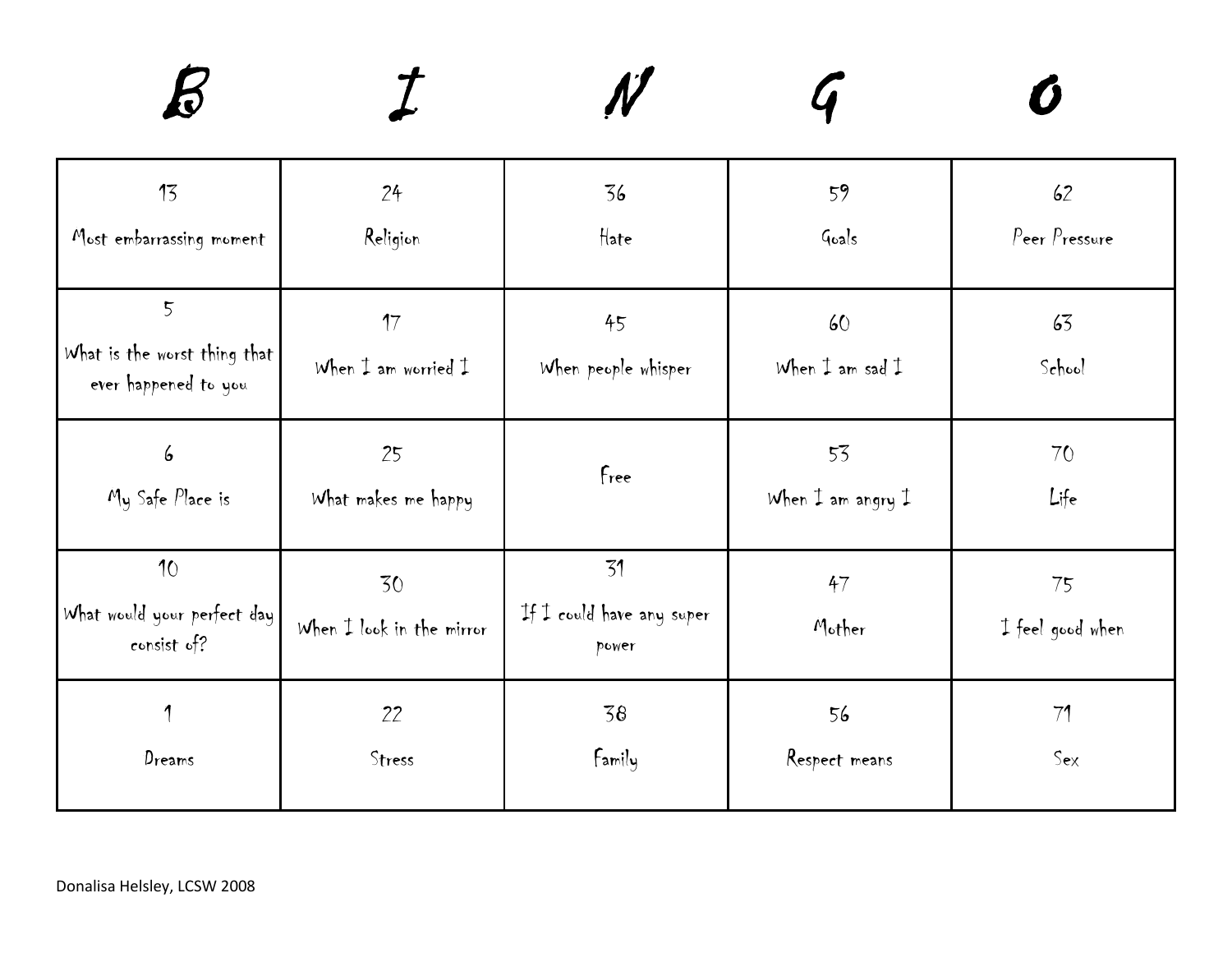| $\ddot{+}$                                             | 18                                               | 31                                                                       | 49                  | 73                                 |
|--------------------------------------------------------|--------------------------------------------------|--------------------------------------------------------------------------|---------------------|------------------------------------|
| Fighting                                               | Guilt                                            | Family                                                                   | Attitude            | Mother                             |
| 10<br>When $I$ look in the mirror                      | 19<br>What is the best thing that<br>happened    | 40<br>What $I$ need is                                                   | 52<br>Hate          | 64<br>Respect means                |
| $\bf{8}$<br>What would your perfect day<br>consist of? | 23<br>I feel good when                           | f <sub>ree</sub>                                                         | 60<br>father        | 75<br>Safe & what I Unsafe Texting |
| Cyber bullying                                         | 21<br>Goals                                      | 44<br>Sister/brother                                                     | 47<br>Worry         | 72<br>Life                         |
| 15<br>My darkest secret is                             | 27<br>The funniest thing $\ddagger$ have<br>ever | 37<br>If you were invisible where would<br>you go and what would you do? | 59<br>Peer pressure | 69<br>Boyfriend/girlfriend         |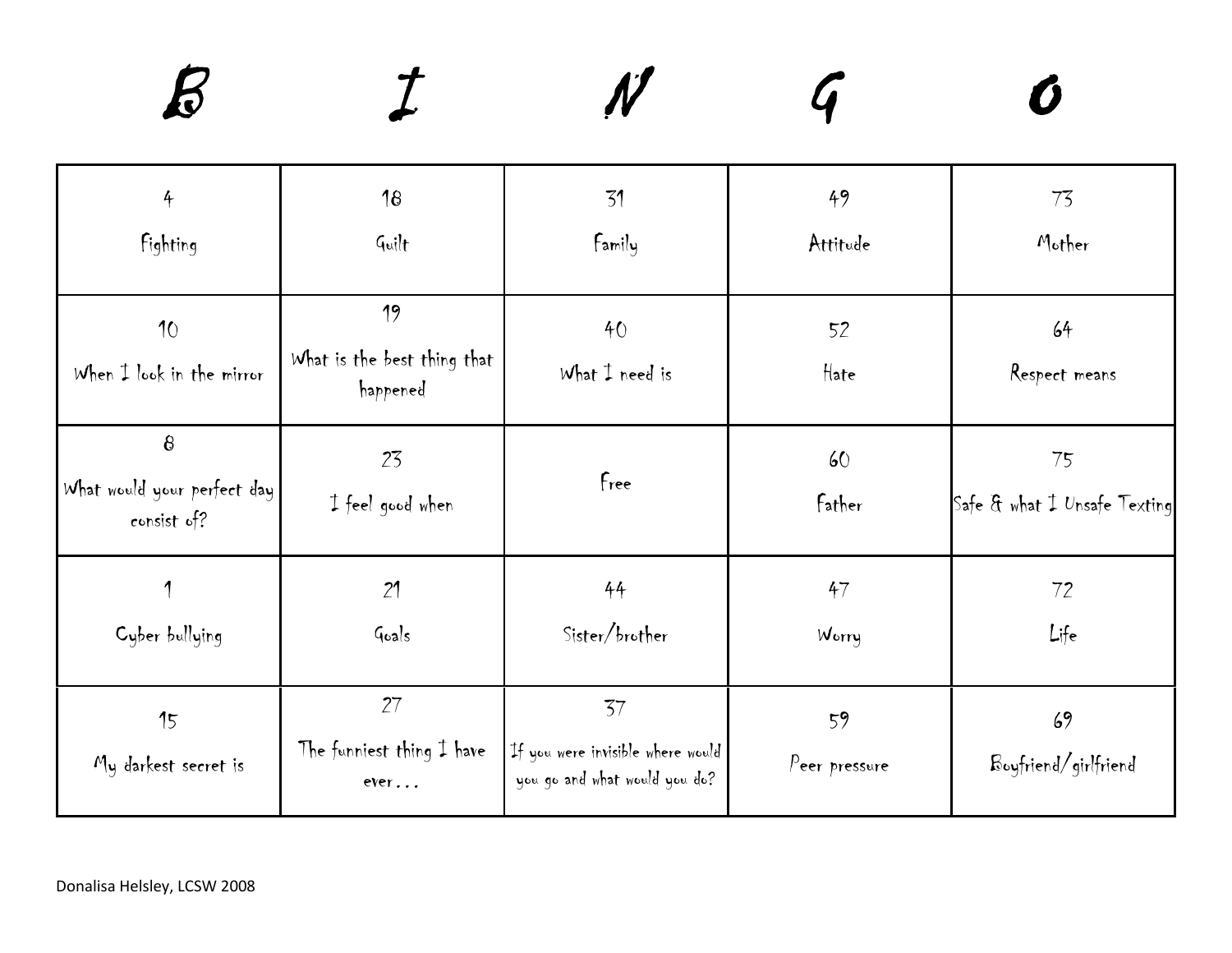| 7                                   | 18                       | 43                                                                    | 48                                         | 74                |
|-------------------------------------|--------------------------|-----------------------------------------------------------------------|--------------------------------------------|-------------------|
| The saddest day of my life          | $I$ wish that            | Family                                                                | Beauty is                                  | $\downarrow$ feel |
| $\overline{5}$                      | 24                       | 39                                                                    | 46                                         | 62                |
| When $I$ am worried $I$             | Most embarrassing moment | Name five reasons you're glad<br>to be alive.                         | My greatest fear                           | Stress            |
| 14                                  | 27                       |                                                                       | 54                                         | 71                |
| The funniest thing I have<br>ever   | A friend is              | Free                                                                  | What would your perfect day<br>consist of? | Guilt             |
| 9                                   | 30                       | 37                                                                    | 57                                         | 70                |
| Bullying                            | My home is               | Love                                                                  | My Safe Place is                           | Anxiety           |
| 11                                  | 28                       | 45                                                                    | 61                                         | 65                |
| When $\ddagger$ am angry $\ddagger$ | Drugs                    | If you were invisible where<br>would you go and what would<br>you do? | When $\ddagger$ am sad $\ddagger$          | Drugs             |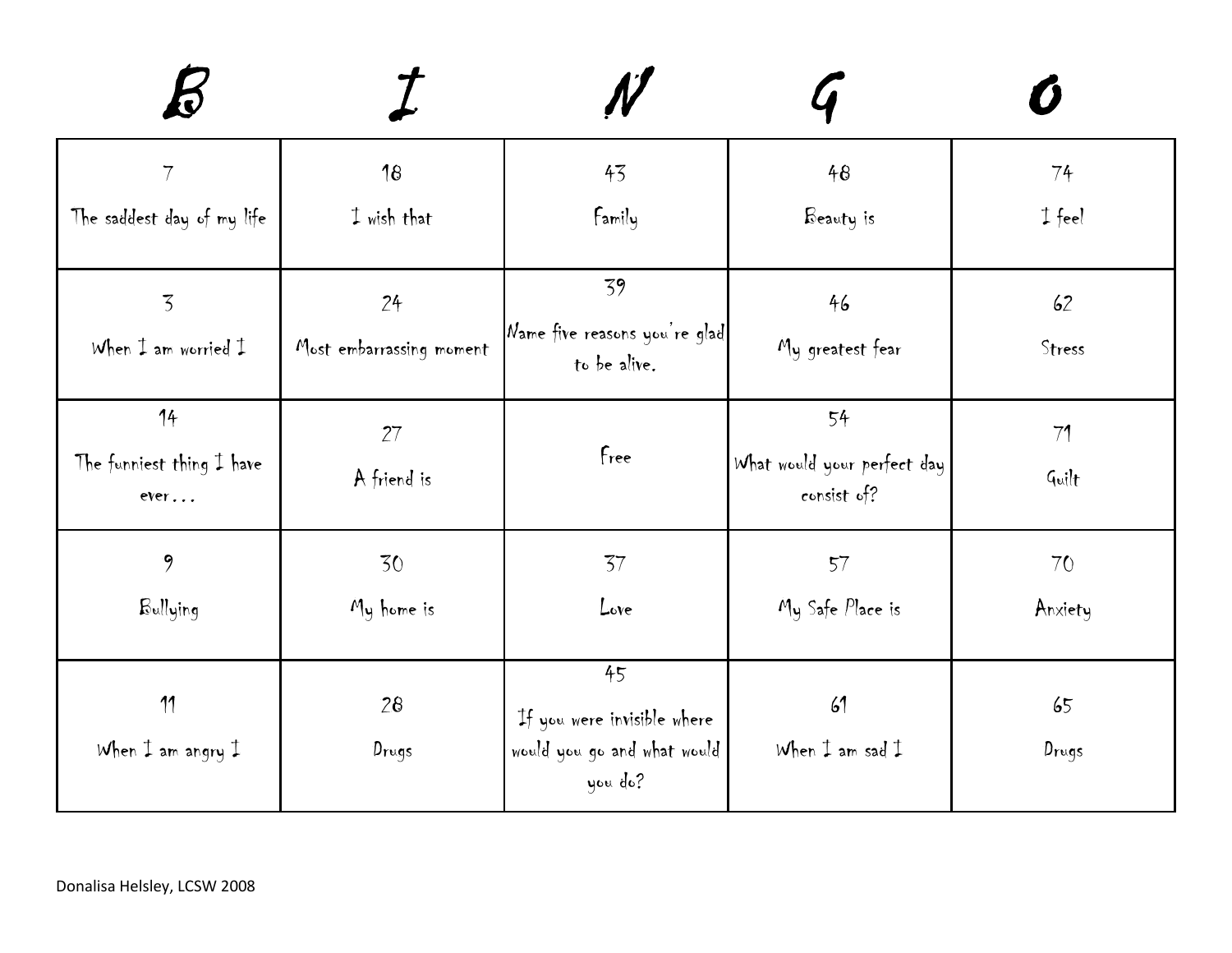| $7\overline{ }$       | 19                                           | 33                     | 49                                                         | 62                                          |
|-----------------------|----------------------------------------------|------------------------|------------------------------------------------------------|---------------------------------------------|
| My favorite movie is  | Beauty is                                    | P <sub>olice</sub>     | Cyber bullying                                             | Goals                                       |
| 4<br>I feel good when | 21<br>Anger                                  | 39<br>My body is       | 50<br>What is the worst thing that<br>ever happened to you | 66<br>When $\ddagger$ am worried $\ddagger$ |
| 1                     | 27                                           | free                   | 51                                                         | 69                                          |
| 3 wishes              | Hate                                         |                        | The internet                                               | Abuse                                       |
| 12<br>Depression      | 16<br>The happiest $I$ have ever<br>been was | 29<br>Guilt            | 41<br>fighting                                             | 74<br>A friend is                           |
| 6                     | 29                                           | 44                     | 59                                                         | 71                                          |
| My Safe Place is      | My coping skills are                         | Who do you look up to? | Responsibility is                                          | Stealing                                    |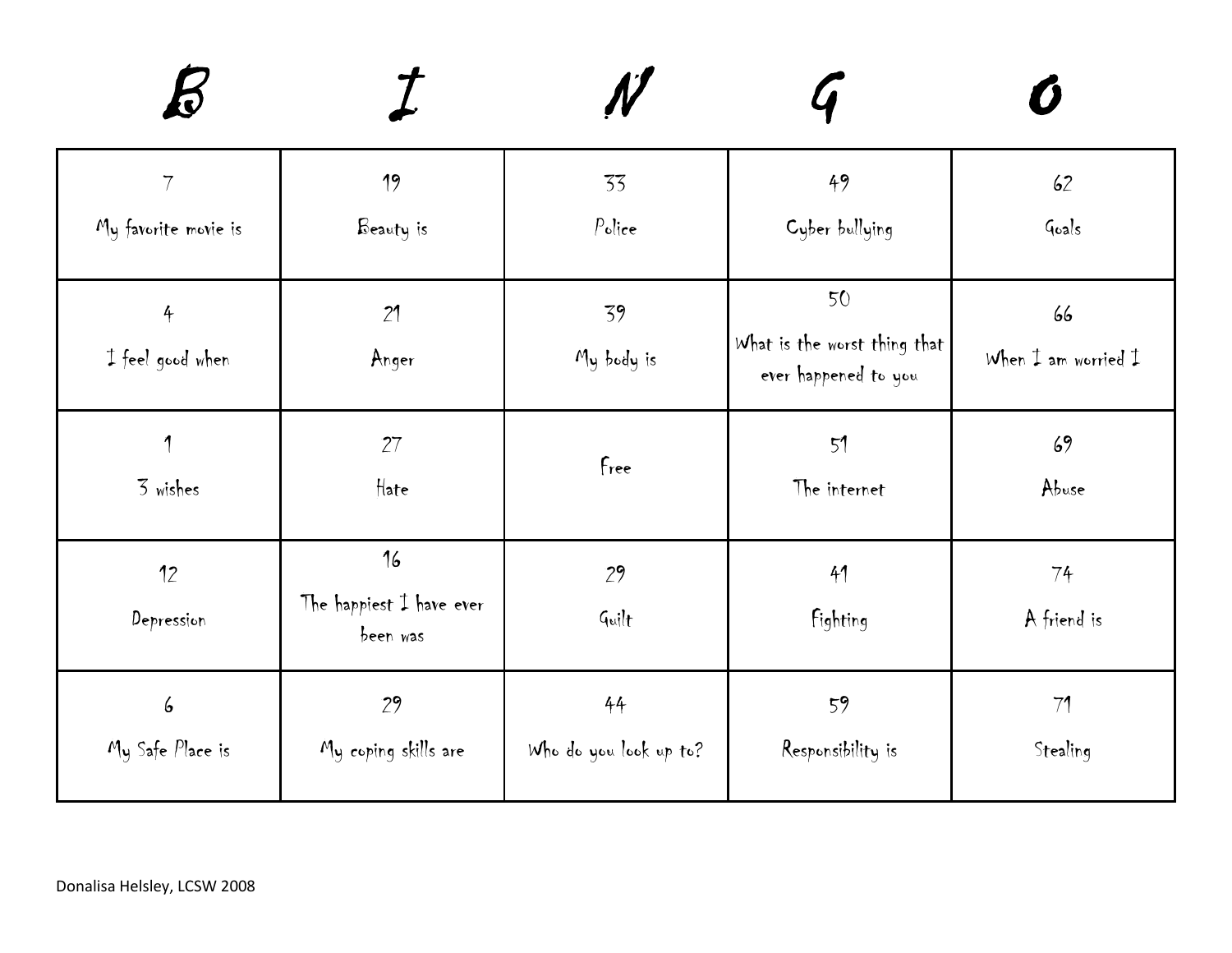| 11                                       | 18                                                      | 34                    | 53                          | 74                     |
|------------------------------------------|---------------------------------------------------------|-----------------------|-----------------------------|------------------------|
| Disappointment                           | father                                                  | Bullying              | What makes                  | My favorite song is    |
| $\overline{2}$                           | 29                                                      | 45                    | 51                          | 66                     |
| What $I$ need is                         | Guilt                                                   | Nightmare             | fighting                    | A friend is            |
| 14<br>If I could have any super<br>power | 16<br>Heartbreak is                                     | free                  | 60<br>My favorite movie is  | 67<br>Peer Pressure    |
| 9<br>Hate                                | 17<br>If you could be any animal,<br>what would you be? | 52<br>Family          | 46<br>People say $\ddagger$ | 73<br>My greatest fear |
| 13                                       | 20                                                      | 47                    | 52                          | 66                     |
| Who do you look up to?                   | Goals                                                   | Safe & Unsafe Texting | Stress                      | Death                  |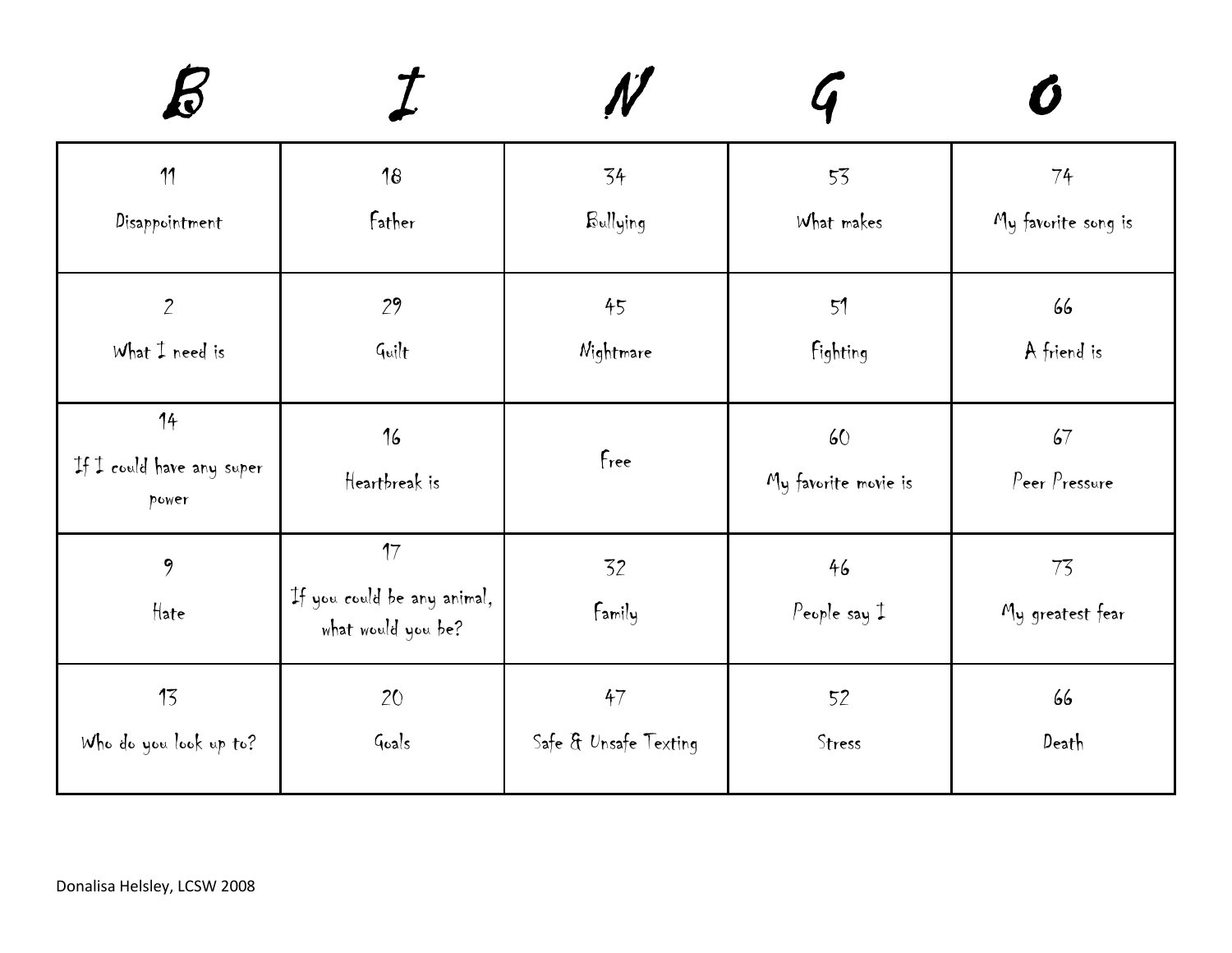| $\overline{5}$<br>Something no one knows<br>about me | 27<br>Safe & Unsafe Texting | 33<br>Family                                                                | 55<br>My favorite movie is    | 62<br>Stress                       |
|------------------------------------------------------|-----------------------------|-----------------------------------------------------------------------------|-------------------------------|------------------------------------|
| 6<br>If I could have any super<br>power              | 29<br>Future                | 40<br>If you were invisible where<br>would you go and what would<br>you do? | 48<br>Peer pressure           | 45<br>$\downarrow$ am good at      |
| $5\overline{)}$<br>The funniest thing I have<br>ever | 30<br>What $I$ need is      | Free                                                                        | 57<br>The last lie I told was | 67<br>Chaos                        |
| 15<br>Hate                                           | 16<br>Religion              | 51<br>When $I$ am worried $I$                                               | 59<br>fighting                | 71<br>What is your biggest regret? |
| $\overline{2}$<br>My greatest fear                   | 21<br>Dreams                | 43<br>My coping skills are                                                  | 53<br>Sister/brother          | 69<br>My darkest secret is         |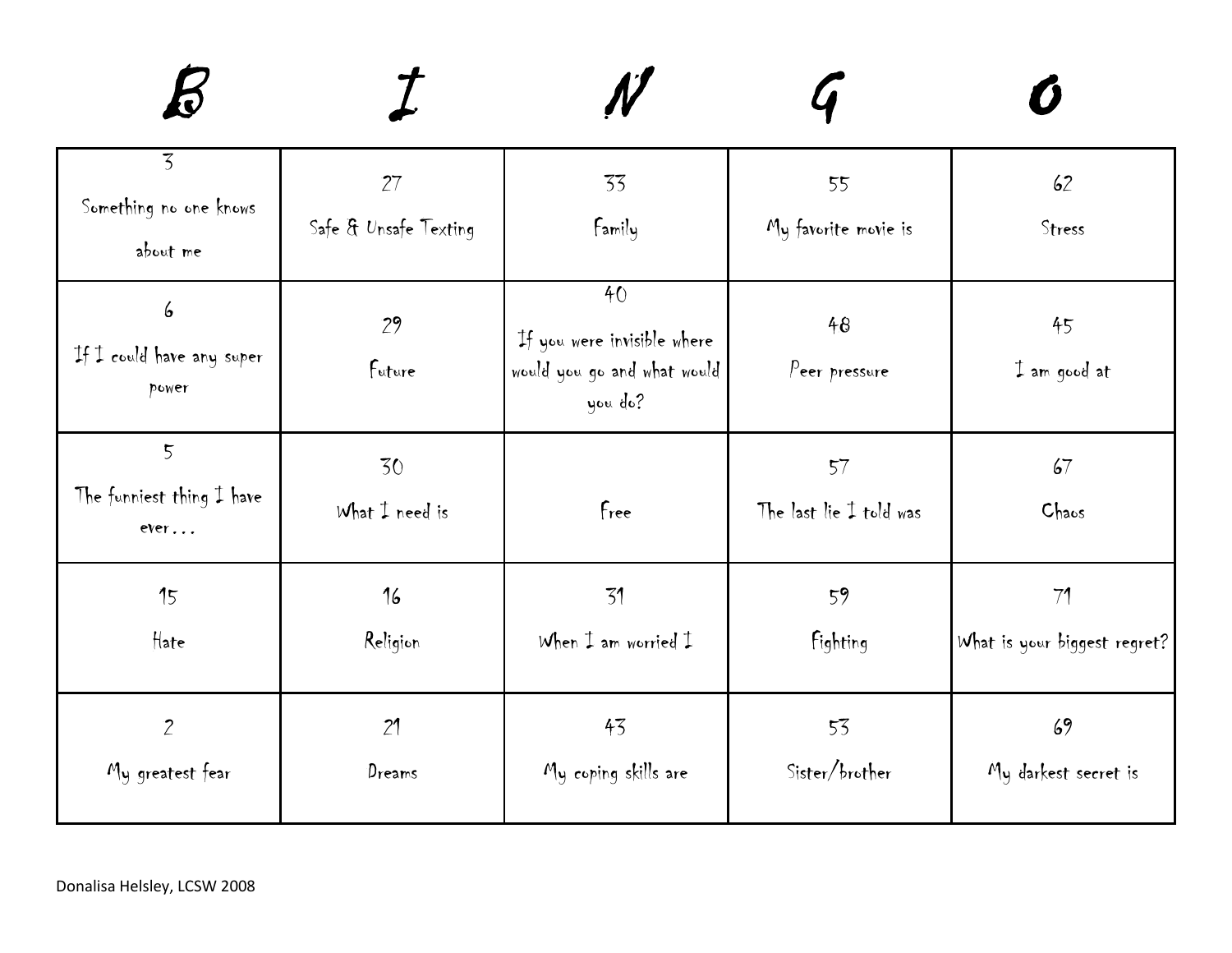| 7<br>When $\ddagger$ am angry $\ddagger$      | 23<br>If you were invisible where<br>would you go and what would<br>you do? | 37<br>My cell phone           | 53<br>Dreams                             | 70<br>The saddest $I$ have ever been<br>was      |
|-----------------------------------------------|-----------------------------------------------------------------------------|-------------------------------|------------------------------------------|--------------------------------------------------|
| 13<br>What is the best thing that<br>happened | 26<br>Stress                                                                | 42<br>What $\ddagger$ need is | 51<br>Death                              | 73<br>What would your perfect day<br>consist of? |
| 1<br>Something no one knows<br>about me       | 22<br>SeX                                                                   | free                          | 46<br>Mother                             | 61<br>Who do you look up to?                     |
| $\overline{5}$<br>Sister/brother              | 30<br>Self-harm                                                             | 31<br>When people whisper     | 58<br>Something no one knows<br>about me | 71<br>Goals                                      |
| 9<br>When $I$ am worried $I$                  | 19<br>My darkest secret is                                                  | 44<br>The last lie I told was | 49<br>P <sub>olice</sub>                 | 67<br>Hate                                       |